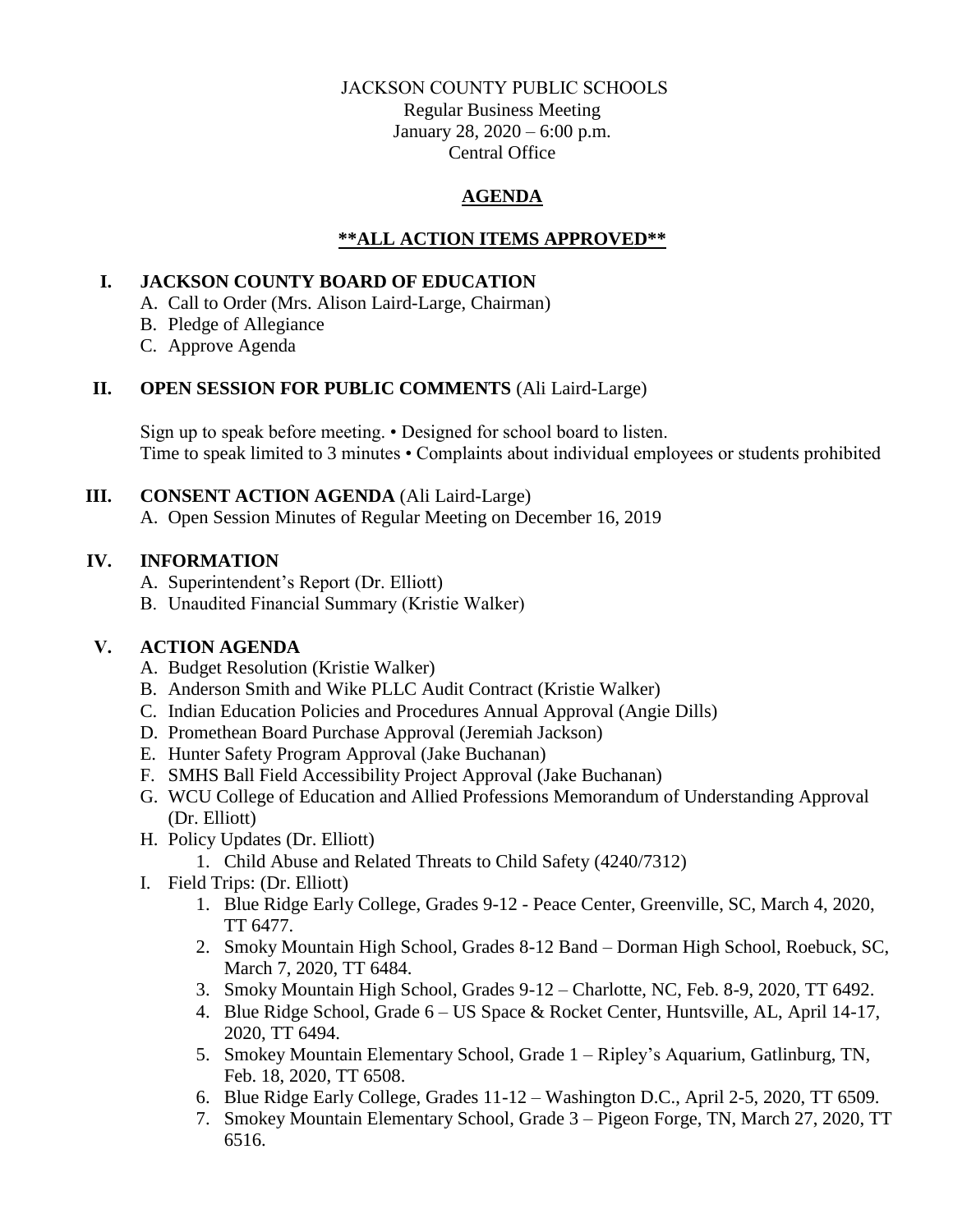- 8. Blue Ridge School, Grade 5 Bad Creek, Salem, SC, April 23, 2020, TT 6518.
- 9. Cullowhee Valley Elementary School, Grade 8 Charleston, SC, May 6-8, 2020, TT 6527.
- 10. Smoky Mountain High School, SMART Robotics Team Riverside Military Academy, Gainesville, GA, Feb. 28 to Mar. 1, 2020, TT 6520.
- 11. Cullowhee Valley Elementary School, Grade 5 Charlotte Motor Speedway, Charlotte, NC, Feb. 28, 2020, TT 6463.
- 12. Smoky Mountain High School, Grades 9-12 Chorus Students Peace Center, Greensboro, SC, Feb. 13, 2020, TT 6537.
- 13. Blue Ridge School, Grade 6 Ron Clark Academy. Atlanta, GA, Mar. 26, 2020, TT 6493.
- **VI. CLOSED SESSION – Pursuant to G.S. 143.318.11 for the following purposes: under subsection; (a) (1) to prevent the disclosure of privileged or confidential personnel information pursuant to G.S. 115C-319-321 and (a) (3) to discuss matters protected by the attorney-client privilege.**

### **VII. PERSONNEL ACTION AGENDA**

### **Employee Recommendations:**

- 1. Bailey, Doug Bus Driver, Smoky Mountain High School
- 2. Barlowe, Rebecca Teacher, Fairview Elementary School
- 3. Barrientos, Lesly School Nutrition Assistant, Fairview Elementary School
- 4. Boyles, Rachael Afterschool Assistant, Cullowhee Valley Elementary School
- 5. Brown, Pat Substitute School Nutrition Assistant, Fairview Elementary School
- 6. Cauley, Jeremy Middle School Athletic Director, District-wide
- 7. Cheatham, Daryl Part-time Custodian/Bus Driver, Smoky Mountain High School
- 8. Clayton, Amber Teacher Assistant 3-5 Day Treatment, Jackson Community School
- 9. Egerdahl, Alexis Substitute School Nutrition Assistant, Fairview Elementary School
- 10. Ferrin, Rita Bus Driver, Blue Ridge School
- 11. Flowers, Amber Afterschool Assistant, Cullowhee Valley Elementary School
- 12. Johnson, Tanya School Nutrition Assistant, Fairview Elementary School
- 13. King, Morgan Tutor, Smokey Mountain Elementary School
- 14. Moore, Misty Activity Bus Driver, Fairview Elementary School
- 15. Nidiffer, Emilee Student Driver, Jackson County Early College
- 16. Parker, Lindsey Teacher, Cullowhee Valley Elementary School
- 17. Warner, Mary-Margaret Afterschool Assistant, Cullowhee Valley Elementary School
- 18. Williamson, Cynthia Substitute School Nutrition Assistant, CVES, FES, SMHS, SCES, SMES
- 19. Young, Lyndsi EC Teacher Assistant, Cullowhee Valley Elementary School

### **Employee Resignations:**

- 1. Bays, Cortni Teacher, Fairview Elementary School
- 2. Guelcher, Jeff Bus Driver, Smoky Mountain High School
- 3. Henderson, Noah Part-time Custodian/Bus Driver, Smoky Mountain High School
- 4. Williams, Shane Head Coach Middle School Baseball, Smoky Mountain High **School**